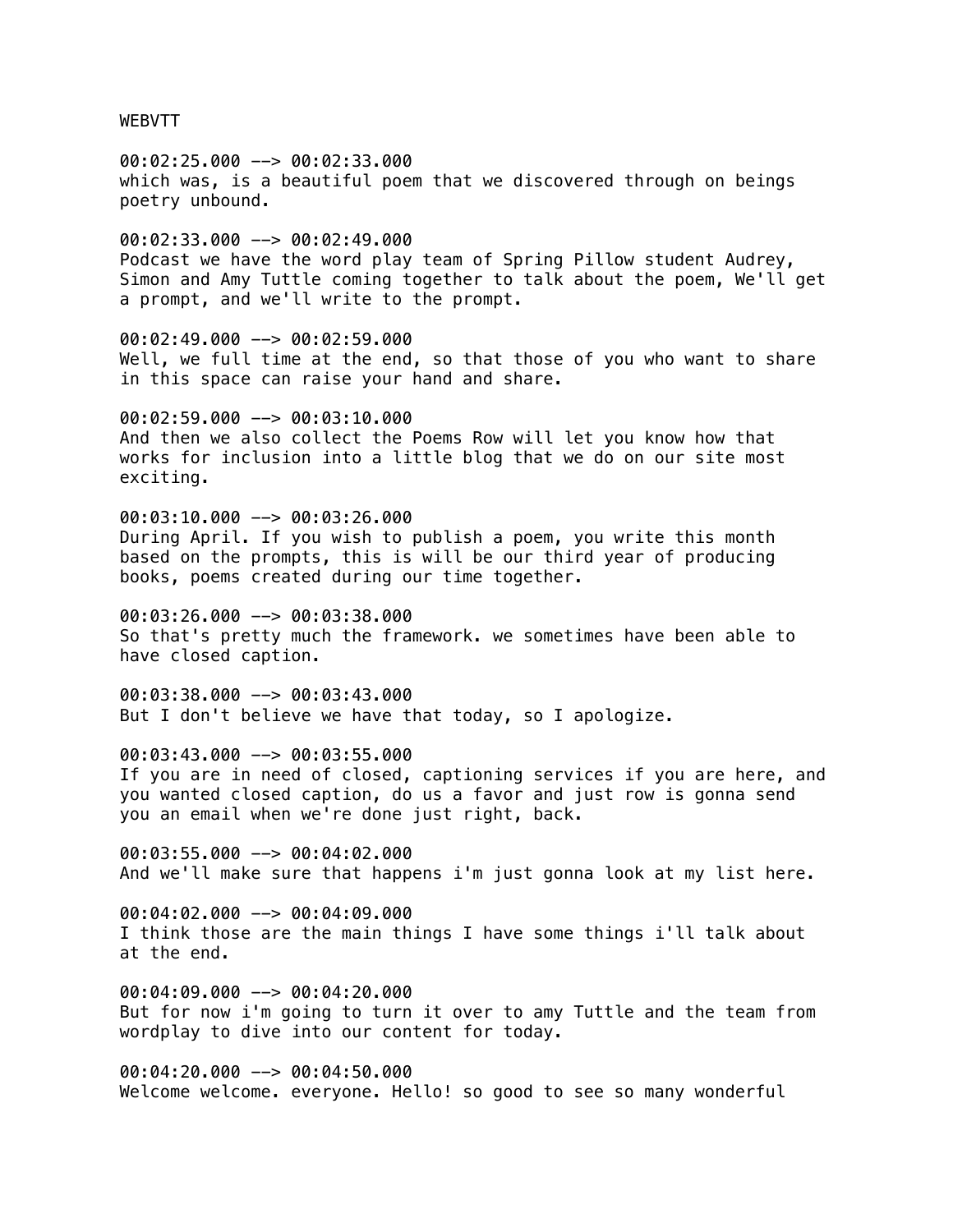faces Let's just take a moment before we dive into a meditative journey, just to look around to just take in all the amazing people calling in. from all over the world maybe you 00:04:53.000 --> 00:05:02.000 can even give a gesture of hello and welcome just like hey, hi! 00:05:02.000 --> 00:05:22.000 It's good to see you Great we have an amazing amazing poem to work with today that we're really excited to share, and we also have the benefit of being supported by Audrey who's one of our most amazing young poets 00:05:22.000 --> 00:05:29.000 in also a semi-finalist for the Youth Poet Laureate program in Cincinnati. 00:05:29.000 --> 00:05:37.000 So welcome to Audrey as well. thank you okay great so Let's start. 00:05:37.000 --> 00:05:48.000 Let's start by getting into our bodies we're gonna approach the poem first through the vessel of our body. 00:05:48.000 --> 00:05:57.000 Our first place, our home, our own little universe, our microcosm. 00:05:57.000 --> 00:06:16.000 So if it feels good to you, the invitation is to close the eyes and find a way a way to set your body that's really comfortable. 00:06:16.000 --> 00:06:36.000 Maybe even cozy. placing one hand over the heart and the other hand over the belly, one hand on heart, one hand on belly. 00:06:36.000 --> 00:06:55.000 Noticeing your breath, breathing through you, just feeling the rise in the fall. 00:06:55.000 --> 00:07:25.000 The body moving under the hands right; and as you settle into this pulsing, flickering movement, you may even notice your heartbeat, the beating of your heart. 00:07:25.000 --> 00:07:43.000 From this space of connection through the hands to the beating of the heart. 00:07:43.000 --> 00:07:54.000 Notice all of the warm. it's worms and your belly the warmth from the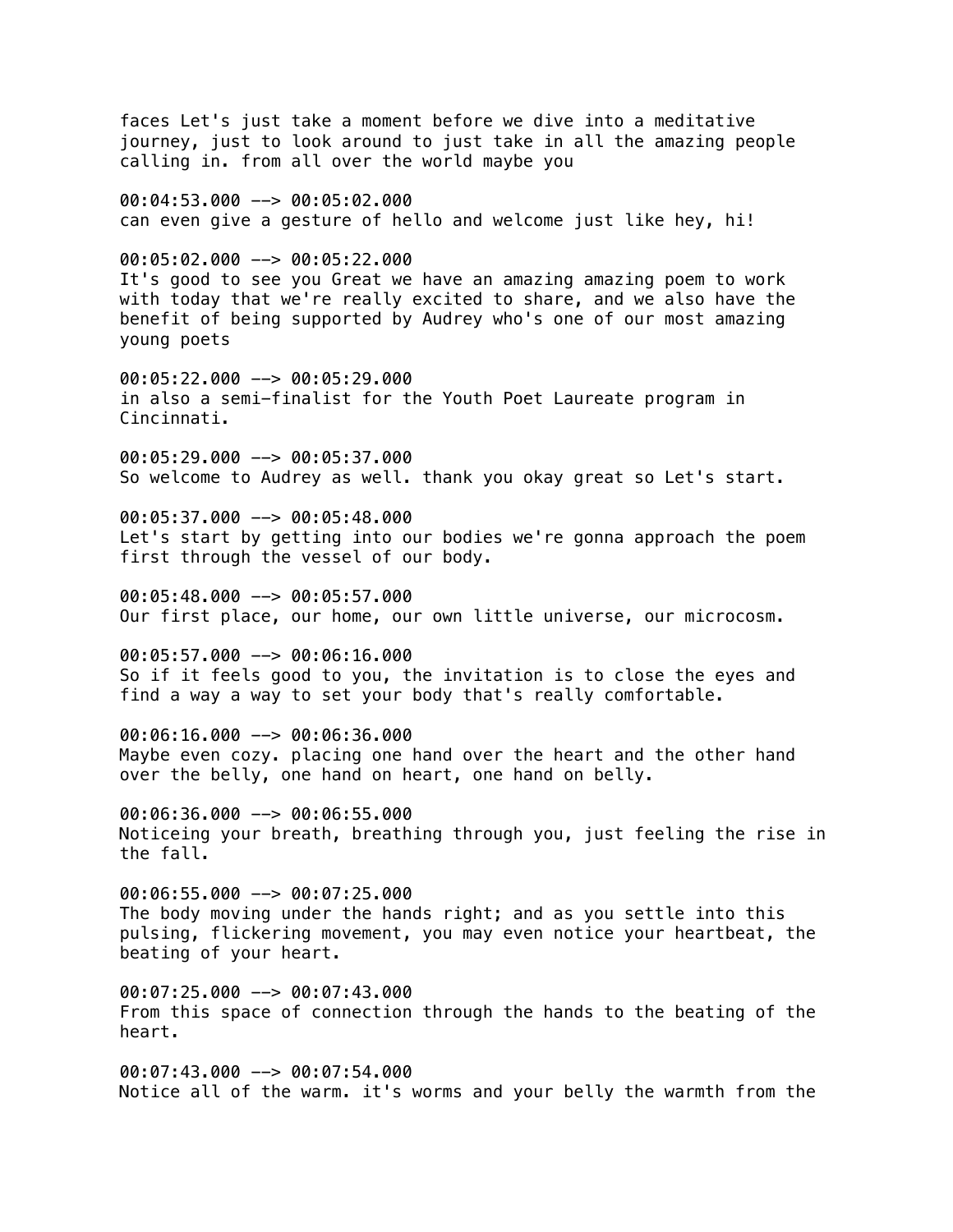heart.

00:07:54.000 --> 00:08:24.000 You can imagine a sweet little camp fire, sweet little camp fire, one that maybe lives in the belly from which embers rise little sparks, and with hand on heart and hand on belly the warmth of an internal fire Imagine those

00:08:32.000 --> 00:08:41.000 embers as sparks rising, and they arise up.

00:08:41.000 --> 00:08:51.000 They rise from the body, little embers in the room.

00:08:51.000 --> 00:09:21.000 Around you embers, rising up through the sky through the clouds all the way up through the atmosphere, the embers rising through the deep sky. the deep guy, the darkness of space that's all around us

00:09:21.000 --> 00:09:32.000 it's around us all the time these embers that have risen all the way from your belly, wherever you are in the world.

00:09:32.000 --> 00:10:02.000 Meet their ancestors. they meet the stars. Then just take a moment here in this space, in space itself, to notice the pulsing of the stars, the flickering of the stars.

00:10:03.000 --> 00:10:15.000 Maybe the stars themselves have a heartbeat like you have a heartbeat.

00:10:15.000 --> 00:10:35.000 And just a moment more, noticing the stars how their heart be is your heart be?

00:10:35.000 --> 00:11:05.000 Then we start to travel back back through the atmosphere, through the clouds, through the sky, into the room where you're at to the but and just another moment connecting to heartbeat connecting breath and remembering that our

00:11:16.000 --> 00:11:46.000 heartbeat connects us to all of life around us heartbeat of our friends, our family, and slowly, gently, when you're ready, blinking the eyes to open, letting the light back in and just noticing all the

00:11:49.000 --> 00:11:56.000 beating hearts that are also here right now, which we are also connected.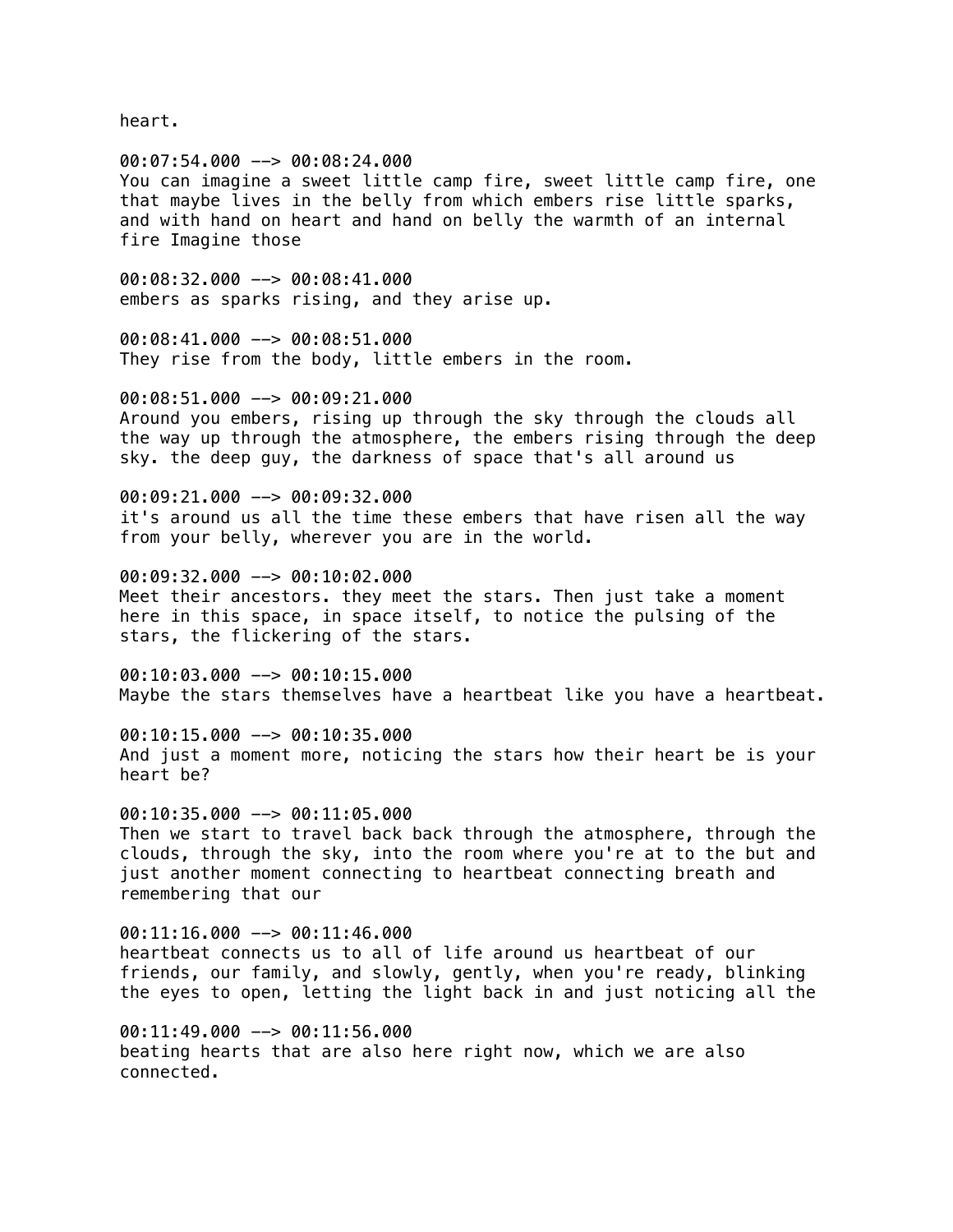00:11:56.000 --> 00:12:13.000 And as the poet Alberto Rio says, we should hear the star as a great roar, as a great roar just like each other.  $00:12:13.000$  -->  $00:12:23.000$ Okay. So let me tell you just for a moment about wordplay about wordplay. 00:12:23.000 --> 00:12:31.000 So wordplay. we're in our tenth year we opened in 2,012 in our goal. 00:12:31.000 --> 00:12:41.000 What we do is we spark storytelling, and we sparked storytelling through writing, through performing, through visual arts, and we love to collaborate. 00:12:41.000 --> 00:12:45.000 So we collaborate with since danny's young people and through that collaboration.  $0.12:45.000$   $\rightarrow$  00:13:00.000 What we're doing. is we're celebrating strengths building a sense of belonging and also making connections between what is art have to do with social impact. 00:13:00.000 --> 00:13:11.000 So word plays really storytelling, writing, visual arts and performance to to celebrate, connect and impact.  $00:13:11.000$  -->  $00:13:18.000$ And today we have 2 amazing workplay people with us. 00:13:18.000 --> 00:13:22.000 We have Spring Star Pillow, who is our director of school program. 00:13:22.000 --> 00:13:28.000 She works with our school partners, which are all around the Cincinnati and Northern Kentucky region.  $00:13:28.000$  -->  $00:13:34.000$ Spring is amazing. An excellent teacher, educator, and community artist. 00:13:34.000 --> 00:13:40.000 And then we have Audrey. Simon Audrey is our our one of our team poets and performers. 00:13:40.000 --> 00:13:53.000 Wonderful history already of performing pieces that have this deep intersection between belonging and social justice, and expressive.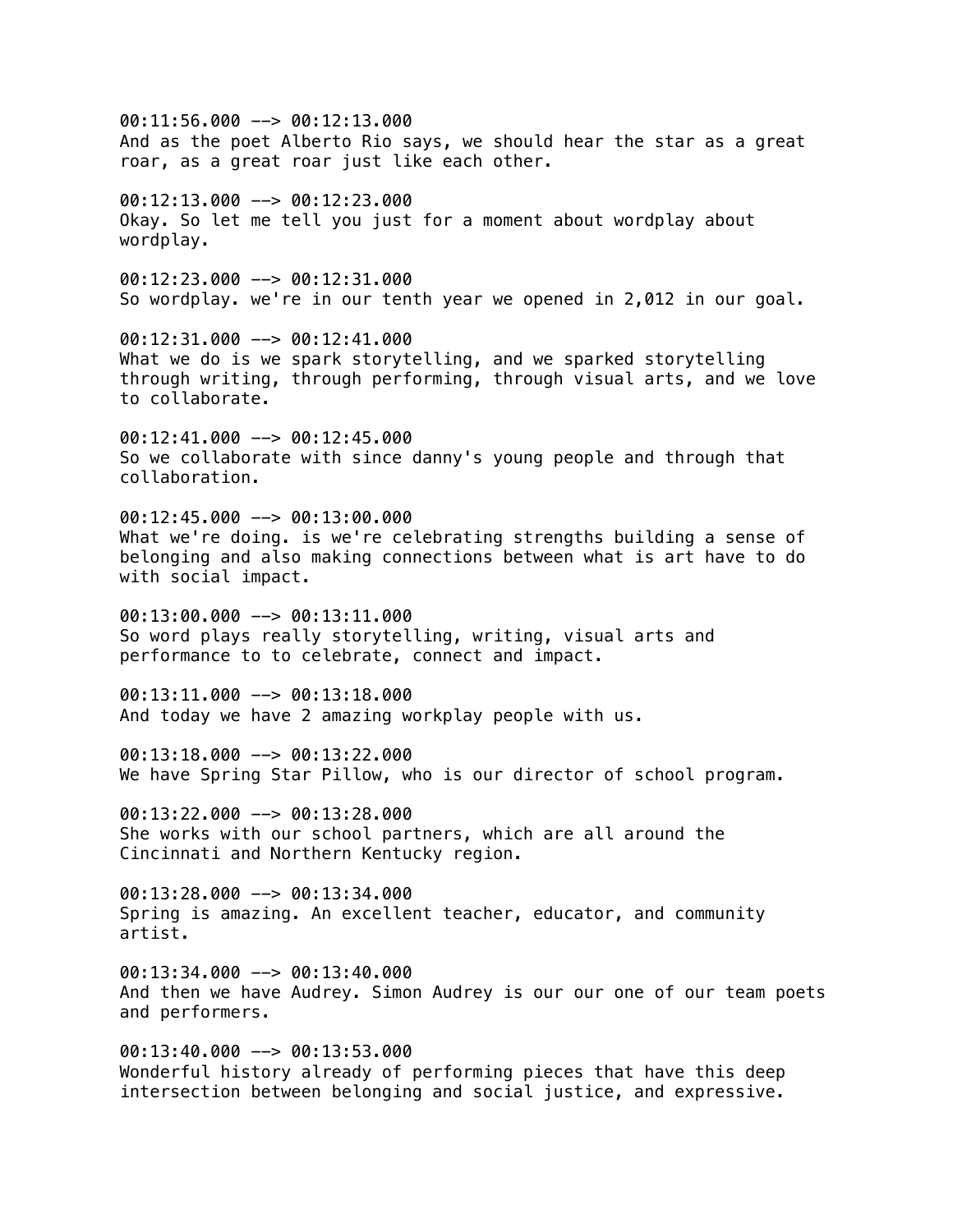$00:13:53.000$  -->  $00:14:00.000$ So without any further ado, I'm going to pass it over to spring and to Audrey. 00:14:00.000 --> 00:14:08.000 Thank you, Amy, for that warm welcome, and it is wonderful to see all of you. 00:14:08.000 --> 00:14:14.000 It is my apology that you cannot see me but my computer is not being very kind. 00:14:14.000 --> 00:14:22.000 But that's okay, because I am loving seeing all of your beautiful faces, and I see some familiar faces, too. 00:14:22.000 --> 00:14:30.000 I, Audrey and I decided that we would like to have Audrey read the piece. 00:14:30.000 --> 00:14:43.000 Audrey is is fabulous at writing and reading poetry So we're going to have audrey read the piece, and then I'm going to offer the reflection.  $00:14:43.000$  -->  $00:14:50.000$ So without further ado, I would love to introduce you once again to Audrey. 00:14:50.000 --> 00:14:58.000 Simon, who can tell you a little bit about herself, and then go ahead and read this beautiful poem. 00:14:58.000 --> 00:15:06.000 Hi! everyone! My name is Audrey and as you know i'm with workplay. 00:15:06.000 --> 00:15:12.000 Thank you, Amy, and sprink for that introduction sorry if there's some background noise. 00:15:12.000 --> 00:15:16.000 I'm in my schools library so there's like other students in the room. 00:15:16.000 --> 00:15:22.000 But yeah, I've been working with workplay for like 2 years. 00:15:22.000 --> 00:15:33.000 I think I participated in several different performance. opportunities. and i've had a lot of fun with it.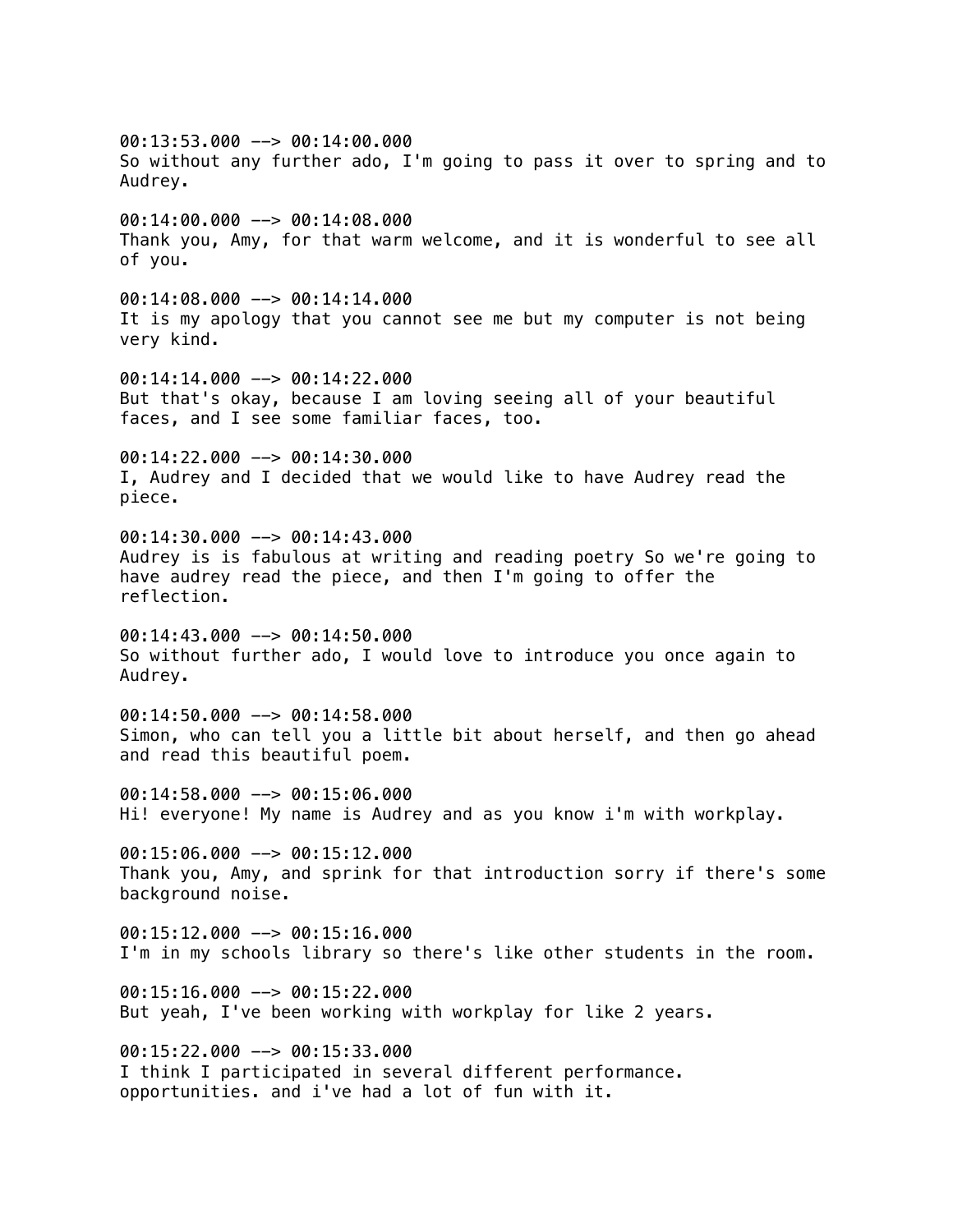00:15:33.000 --> 00:15:54.000 Was part of the Y. Ppc. Troop, which was basically a collaboration between wordplay and by Cincinnati, which who works with mit Ctl and helping students musicians and We did a 00:15:54.000 --> 00:15:59.000 collaboration there, where we put poetry and music together so that's a big passion of wine. 00:15:59.000 --> 00:16:04.000 It's like putting different art forms together. and making a masterpiece out of that. 00:16:04.000 --> 00:16:11.000 And obviously also activism through poetry, is another huge passion of mine. 00:16:11.000 --> 00:16:18.000 And the poem that I'm going to be reading today which I think we mentioned earlier, called December Morning in the Desert, by Alberta Vio.  $00:16:18.000$   $\rightarrow$  00:16:29.000 So I am going to begin reading that now. December morning in the desert by Alberto Rios.  $00:16:29.000$  -->  $00:16:38.000$ The morning is clouded, and the birds are hunched more cool than hungry or numb and loud. 00:16:38.000 --> 00:16:49.000 This crisp Arizona shore, where desert meets the coming edge of the winter world, is a cold dudes and stark announcement. 00:16:49.000 --> 00:16:54.000 Myriad stars making bright the black as if the sky itself had been snowed upon.  $00:16:54.000$  -->  $00:17:04.000$ But the stars, all those stars! Where does the sure noise that their

00:17:04.000 --> 00:17:20.000 These plugs sparking the motor of an otherwise quiet sky, their flickering work everywhere in a white vastness we should hear the stars as a great roar gathered the moving of their 1,000,000,000 parts.

00:17:20.000 --> 00:17:25.000

hard work go?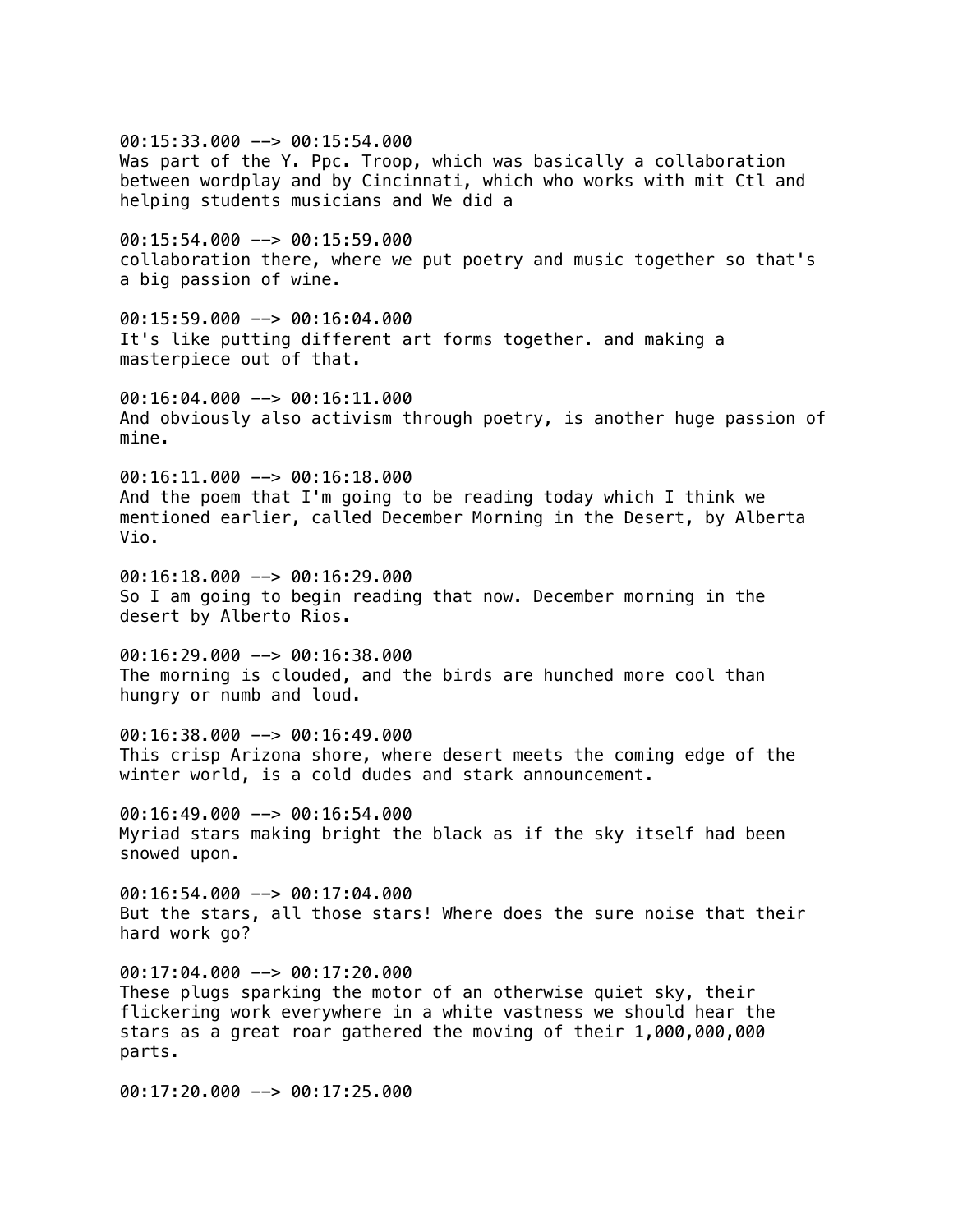This great hot rod skid of the Milky Way across the asphalt night. 00:17:25.000 --> 00:17:34.000 The he assembled, moving glints and bar floating embers risen the hearth fires of so many other worlds. 00:17:34.000 --> 00:17:51.000 Where does the noise at all go, if not into the ears and hearts of the birds all around us, their hearts beating so fast, and are equally fast wings and high songs, and the bees too, with their 00:17:51.000 --> 00:17:56.000 lumbering hum, and the wasps and moths the bats and dragonflies. 00:17:56.000 --> 00:18:19.000 Not I'm sure if any of this is going to work this universe, the humans oblivious drinking coffee not quite awake, calm and moving into the slippers of our Monday mornings shivering, because we think it's a  $00:18:19.000$  -->  $00:18:26.000$ little cold out there, and that is December morning in the desert by Albert serves.  $00:18:26.000$   $\rightarrow$  00:18:41.000 I love that poem. Thank you, Thank you, audrey that was beautiful as this is poem. 00:18:41.000 --> 00:18:53.000 I'm just gonna give it a moment to let it sink in a bit and let you maybe look over it a little bit more before we start with reflection. 00:18:53.000 --> 00:19:18.000 First of all, I would like to see if anyone has anything that sticks out, or anything they'd like to say about this amazing poem. 00:19:18.000 --> 00:19:36.000 What I notice are the streets. This is the strong language of the poem. it's I love the the words kind of jump off the page in so many ways to make you really feel like you are part of this atmosphere 00:19:36.000 --> 00:19:48.000 So just this is stacy for a second spring I think we don't open up the microphones until we ask people to read. 00:19:48.000 --> 00:19:54.000 So they're putting their what's standing out to them in the chat, which is, I think, a great place for people. 00:19:54.000 --> 00:20:09.000 Yes, wonderful, absolutely the metaphor of stars as an engine roaring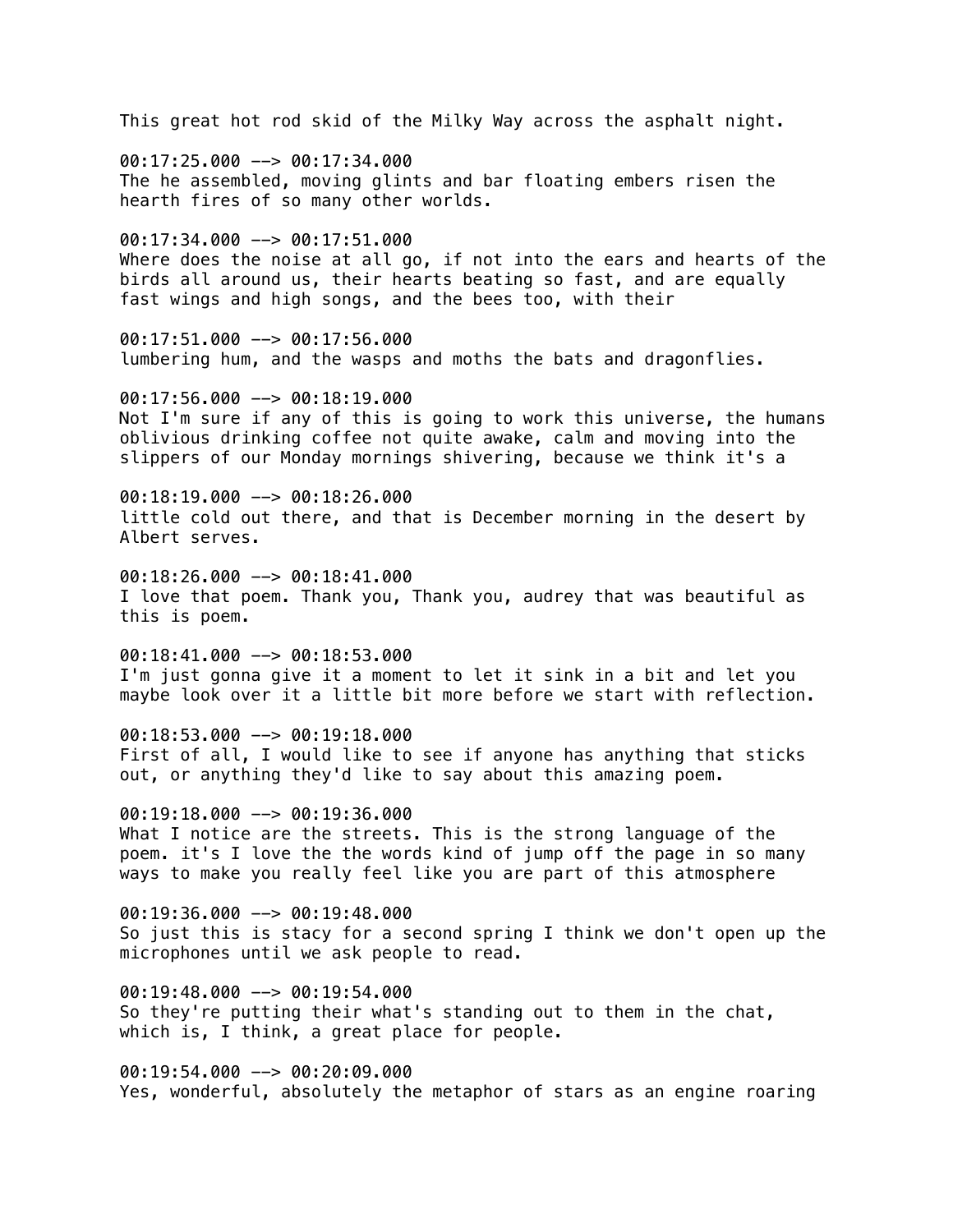voice, motor, hot Rod, skid wings and high songs. love. 00:20:09.000 --> 00:20:30.000 It. Good stuff, great roar! And to the suppers of our Monday mornings we humans, oblivious, lumbering hum, Hot Rod, skid, sure noise of their hard work. 00:20:30.000 --> 00:20:43.000 Wonderful, not quite awake. Yes, so now Oh, wow! we have so many they're beautiful. 00:20:43.000 --> 00:20:58.000 So now I would like to offer you you You may use this reflection, or of course, you may also use your own reflection. 00:20:58.000 --> 00:21:03.000 Grow if I could have you stop sharing so I can get to my screen. 00:21:03.000 --> 00:21:14.000 Thank you so much. we have. There is a beautiful, prompt based on December morning in the desert. 00:21:14.000 --> 00:21:19.000 So this prompt is to write a poem that reflects a more. 00:21:19.000 --> 00:21:42.000 Your part of the world, or a memory a morning. you can begin your poem that Rio's does with the line the morning is What are the sounds, the smells, the colors? 00:21:42.000 --> 00:21:49.000 What do you see? What is the temperature or the feeling? the air? 00:21:49.000 --> 00:21:58.000 You can take some time to think about all of that good stuff. Spring.  $00:21:58.000$  -->  $00:22:20.000$ Would you like us to be in writing now? or Yes, begin writing now. so we're going to put just so folks who were newer to the the project. 00:22:20.000 --> 00:22:24.000 So that's gathering we're gonna put the poem back up and row. 00:22:24.000 --> 00:22:38.000 Put in the chat, wrote in the chat the the prompts, but, like any prompts, you might take the prompt, and that might prompt something else. 00:22:38.000 --> 00:22:53.000 It is just a generative moment. So we'll go ahead and put the poem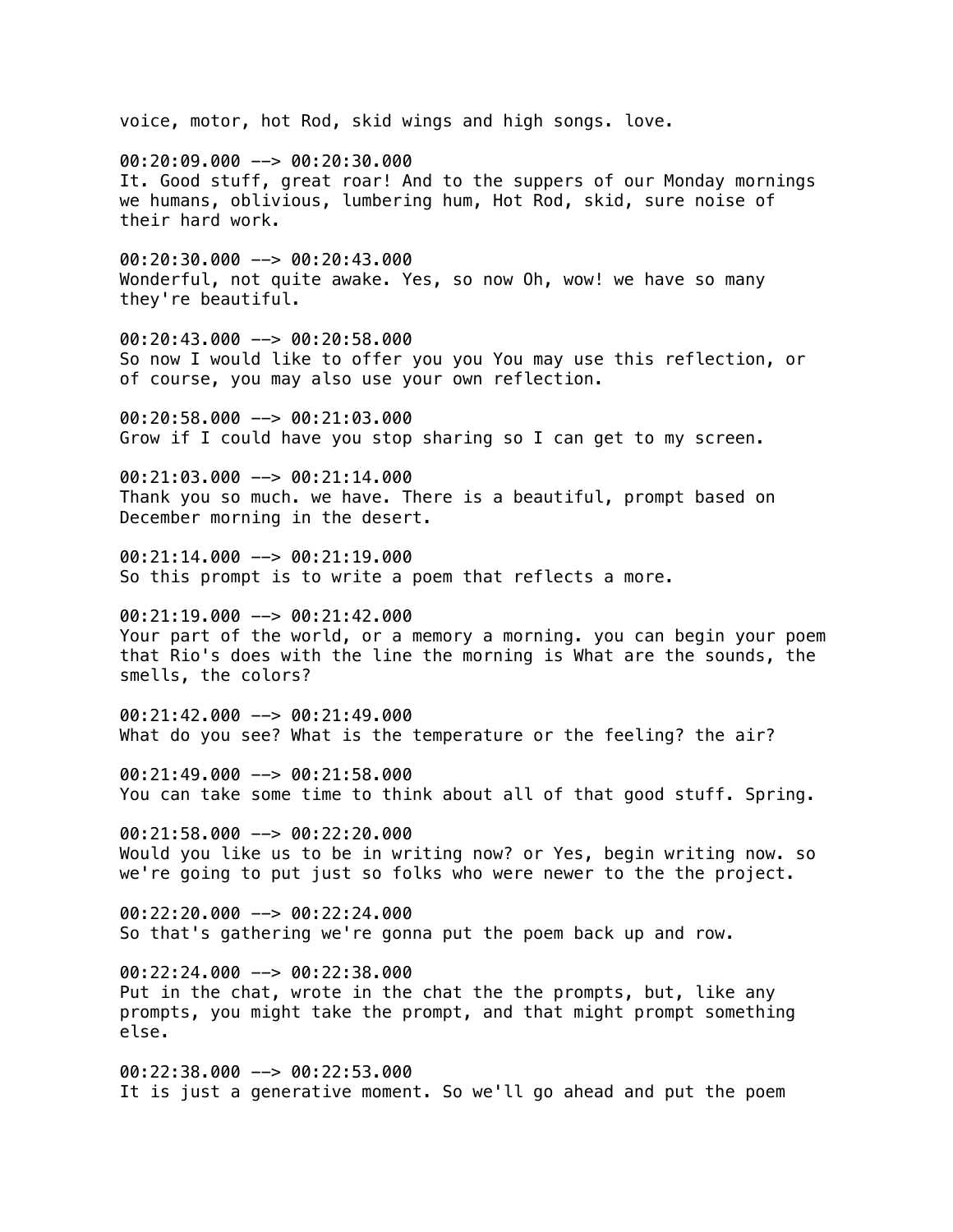back up and unless amy or the word play team wants to add on. 00:22:53.000 --> 00:22:57.000 I'm gonna go ahead and set the timer for 12 min. 00:22:57.000 --> 00:23:03.000 We're going to do 12 min of personal writing Then we'll come back to to our shared space. 00:23:03.000 --> 00:23:33.000 Sound good. Everyone. Okay, We have about 4 more minutes of writing time. 00:30:32.000 --> 00:31:02.000 All ready, friends, right to the end of your sentence or your thought. 00:34:47.000 --> 00:35:05.000 I want to just share a little bit about the structure for sharing in a second. I'm going to turn it back over to spring and Audrey. They'll talk a little bit more about the poem, and then the they will begin 00:35:05.000 --> 00:35:24.000 inviting folks who either that most helpful thing for you to do if you'd like to read, is to use one of the reactions buttons and raise your hand, you can also, if you're struggling to find that you can, let us 00:35:24.000 --> 00:35:30.000 know in the chat that you'd like to read we are recording. 00:35:30.000 --> 00:35:47.000 So if you read, you, will be Recorded and We'll share that out with some friends, Just so everyone knows that I'm excited to turn it over to Spring and October and frankly, and Audrey you one of you will 00:35:47.000 --> 00:35:53.000 be the person who calls on our readers We like to try to do them in the order they raise their hands. 00:35:53.000 --> 00:35:59.000 But we're also eager that it gets a little complicated We'll do our best to get to everyone. 00:35:59.000 --> 00:36:16.000 Spring. Thank you, Stacey. So my main reflection for this poem is that I love the resilience of Mother Nature, and I love the resilience of you. 00:36:16.000 --> 00:36:21.000 How things keep happening, even though we are worried about it being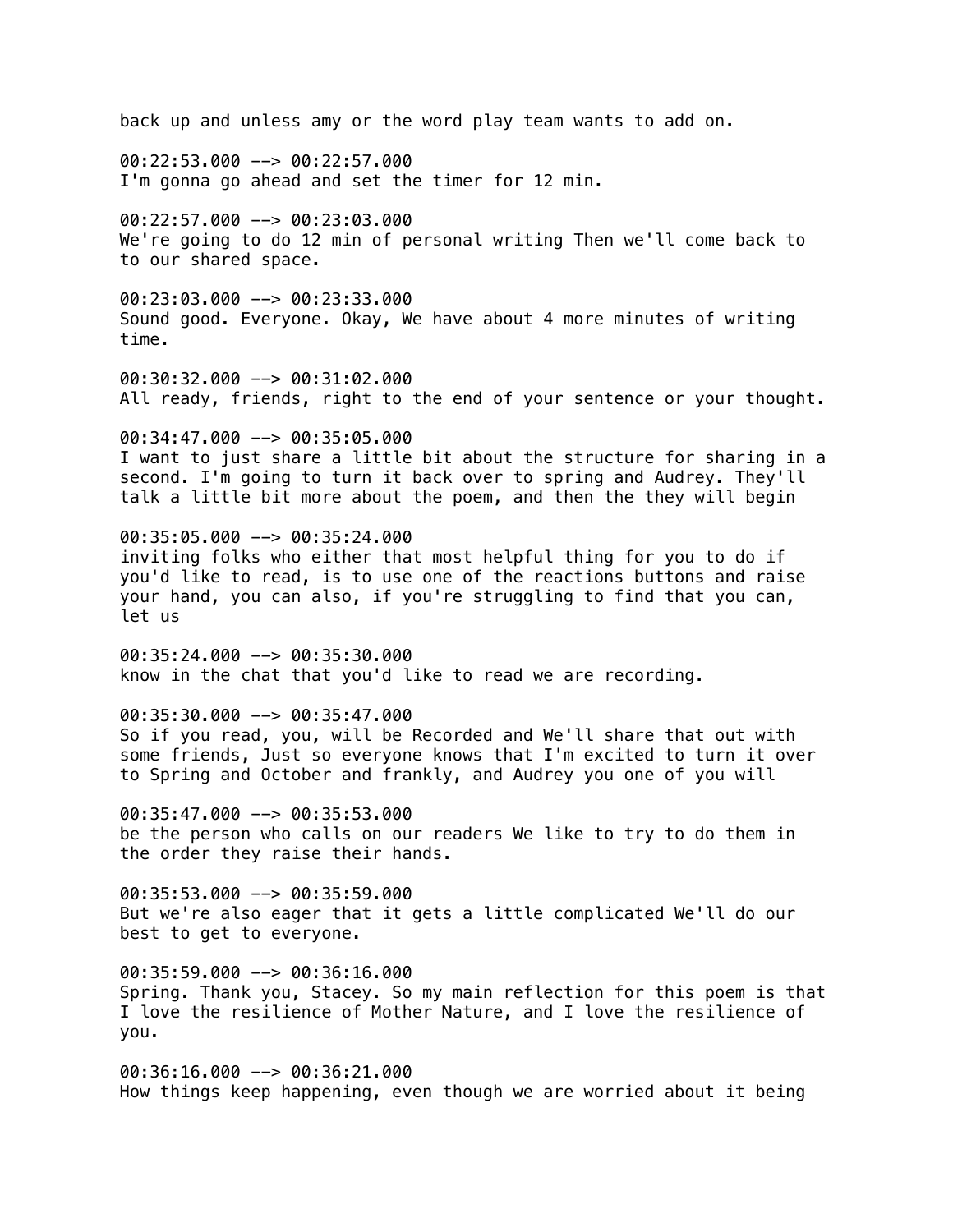cold outside.

00:36:21.000 --> 00:36:37.000 So I find that to just be such a beautiful resilience that nature holds right in her hands and gives back to us, and kind of makes us think, Audrey, would you like to offer any kind of reflection?

00:36:37.000 --> 00:36:42.000 Before we open up. Yeah, I I did write something which I will share.

00:36:42.000 --> 00:36:59.000 But i'd also like to say that I agree with the Whites ring pillows, and then I definitely think that the resilience of Nature is such an incredible thing, and also that I think we often become disconnected from

00:36:59.000 --> 00:37:07.000 that and we hold ourselves separate from the larger you know system of of Mother Earth and of the universe.

00:37:07.000 --> 00:37:15.000 And it's important and that's what we're doing here today is coming back and reconnecting with that whole cycle.

 $00:37:15.000$  -->  $00:37:25.000$ That whole balance of the universe, and I think this explores that disconnectedness that humans often count to feel.

00:37:25.000 --> 00:37:28.000 And said, This poem that I wrote is a little bit about that.

00:37:28.000 --> 00:37:48.000 So should I read that now, right this song, our deepest ancestor, arises in an ancient rhythm along and in balance with the ocean and sky and earth.

 $00:37:48.000$  -->  $00:37:56.000$ The ocean breathes by tides the rivers. Hello!

00:37:56.000 --> 00:38:11.000 Like veins, and the soil cushions like skin, a sacred cycle made of connectedness and inmovable.

00:38:11.000 --> 00:38:30.000 It seems equal equilibrium. We often diverge from this universal, once form of being, finding our spirits tipping something.

00:38:30.000 --> 00:38:43.000 When such insecurity seems to hinder our being, we must return to the breathing ties.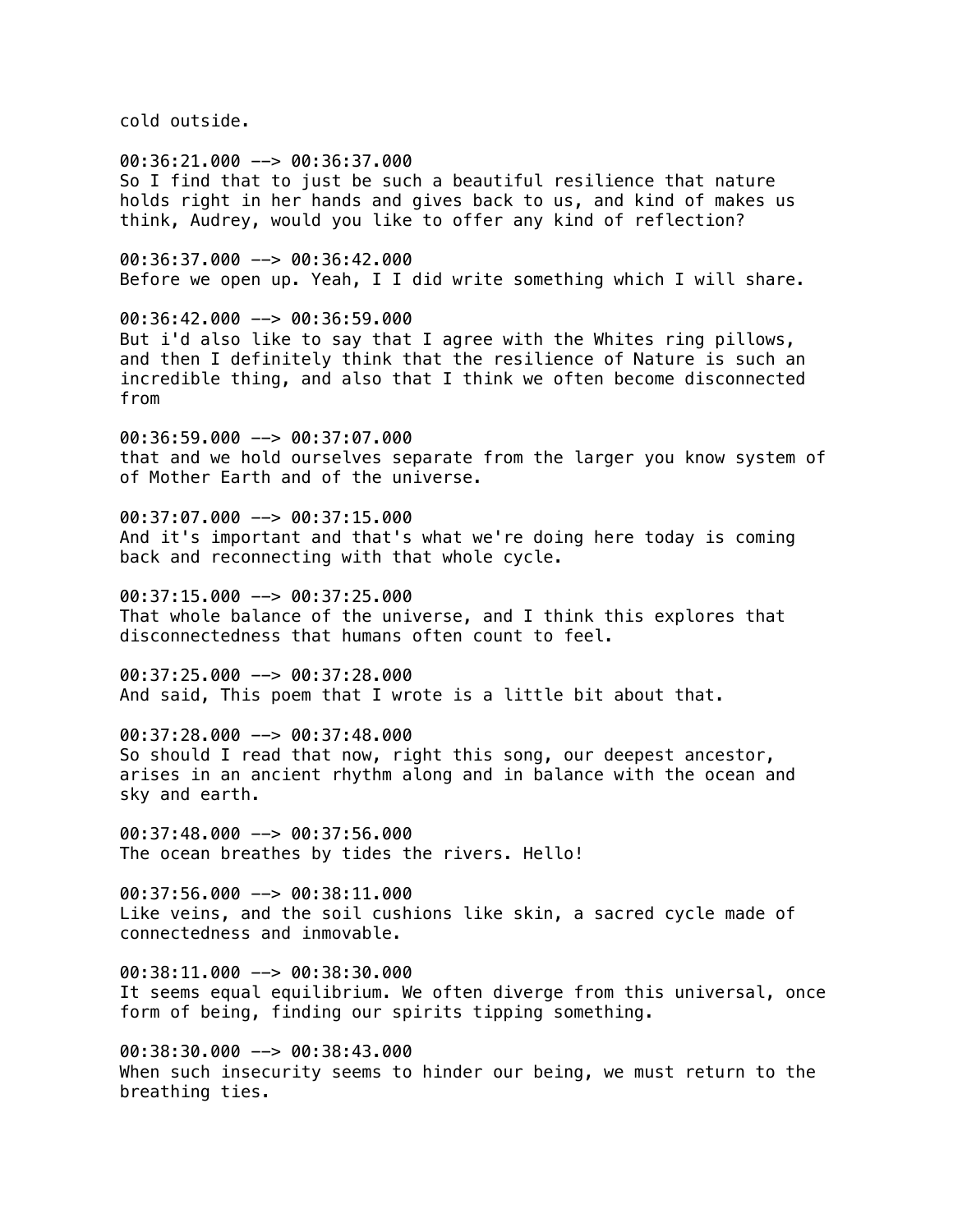00:38:43.000 --> 00:38:54.000 The vein-like rivers, the skin-like soil we must merge and and reconnect balance. 00:38:54.000 --> 00:39:07.000 Being at this universe so miraculously sustains. beautiful. 00:39:07.000 --> 00:39:12.000 Thank you. would love to open the floor for Deb. Daniel. 00:39:12.000 --> 00:39:25.000 Okay. The morning is slowly pulling back the shade of night. 00:39:25.000 --> 00:39:32.000 Now the crickets are silent now from sawing the evening out. 00:39:32.000 --> 00:39:40.000 The plants are trembling now would do, anticipating sunshine which may not come today. 00:39:40.000 --> 00:39:47.000 The house. Now we are listening to the news of the latest disaster. 00:39:47.000 --> 00:39:58.000 The earth will survive us all. Excellent. Thank you, Deb, for sharing. 00:39:58.000 --> 00:40:09.000 Thank you so much, Wade. Would you like to share? Yes, thank you right. 00:40:09.000 --> 00:40:16.000 The morning is a lie! How did 4 30 become a morning? 00:40:16.000 --> 00:40:21.000 Small blue lights guide the cat Across the hallway. 00:40:21.000 --> 00:40:27.000 The discernible hum of the led street light. It stretches tiny fingers around the corners of the blinds. 00:40:27.000 --> 00:40:35.000 Elsewhere. Someone that loves motors is either very late for bed or desperately early for work. 00:40:35.000 --> 00:40:41.000 I find myself reaching Greg de Taunt and accepting the terms. 00:40:41.000 --> 00:40:45.000 No top sheet, but yes, comforter and Quilt corner.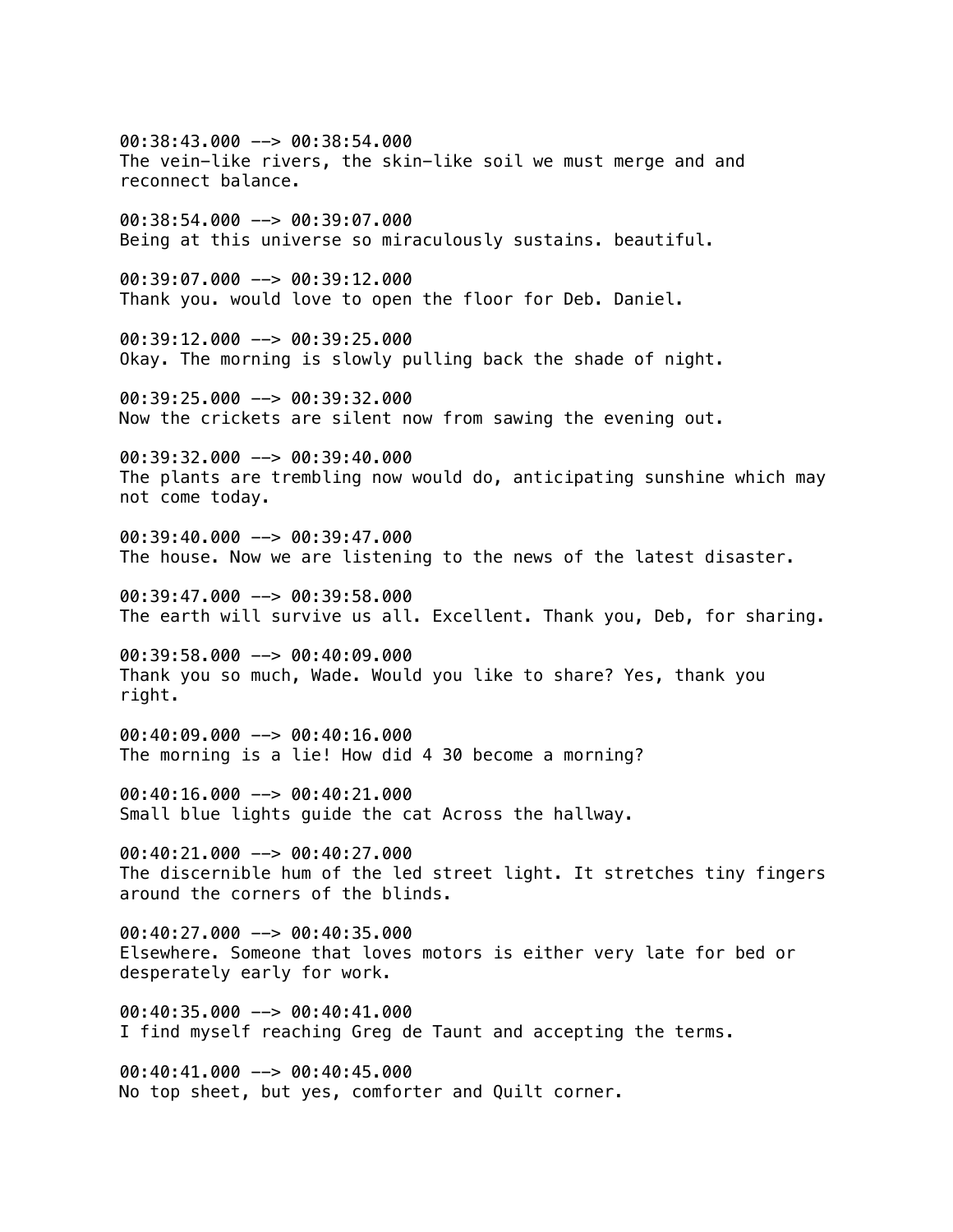00:40:45.000 --> 00:40:53.000 In consideration, the cat more attuned to wakefulness than my watch, visits, and pretense of rest. 00:40:53.000 --> 00:40:59.000 She success? She excuse me. She suggests that this time is the perfect time. 00:40:59.000 --> 00:41:05.000 The bird songs come as relief it's no longer too soon to rise with no shame. 00:41:05.000 --> 00:41:17.000 I admit defeat seating all covers and retiring all the way to the couch to fall asleep with a cat who cannot remember why she is annoyed. 00:41:17.000 --> 00:41:24.000 You can't see me but i'm smiling thank you Wade?  $00:41:24.000$  -->  $00:41:29.000$ Is this Eddy or Edie? My apologies? Hello!  $0.41:29.000$  -->  $0.01:41:41.000$ Hello! Sorry Need to put my camera on all right. This is called Blue Morning. 00:41:41.000 --> 00:41:54.000 Today is a typhoon swallowing the sun the downpour of a monsoon well without signs of fun, socked aside, a drink cocoon water seems to run my high is a red water 00:41:54.000 --> 00:41:59.000 balloon today is yet to begun. No more deep blue lagoons.  $00:41:59.000$  -->  $00:42:08.000$ The days and seasons are done. Thank you. Thank you. Thank you so much, Nina. 00:42:08.000 --> 00:42:20.000 Morning after you're passing wake in the usual tumble of sheets. 00:42:20.000 --> 00:42:27.000 But I make no resistance to the knot. I lie still with my eyes closed. 00:42:27.000 --> 00:42:30.000 Partly yearn for the dream world to take me back. 00:42:30.000 --> 00:42:37.000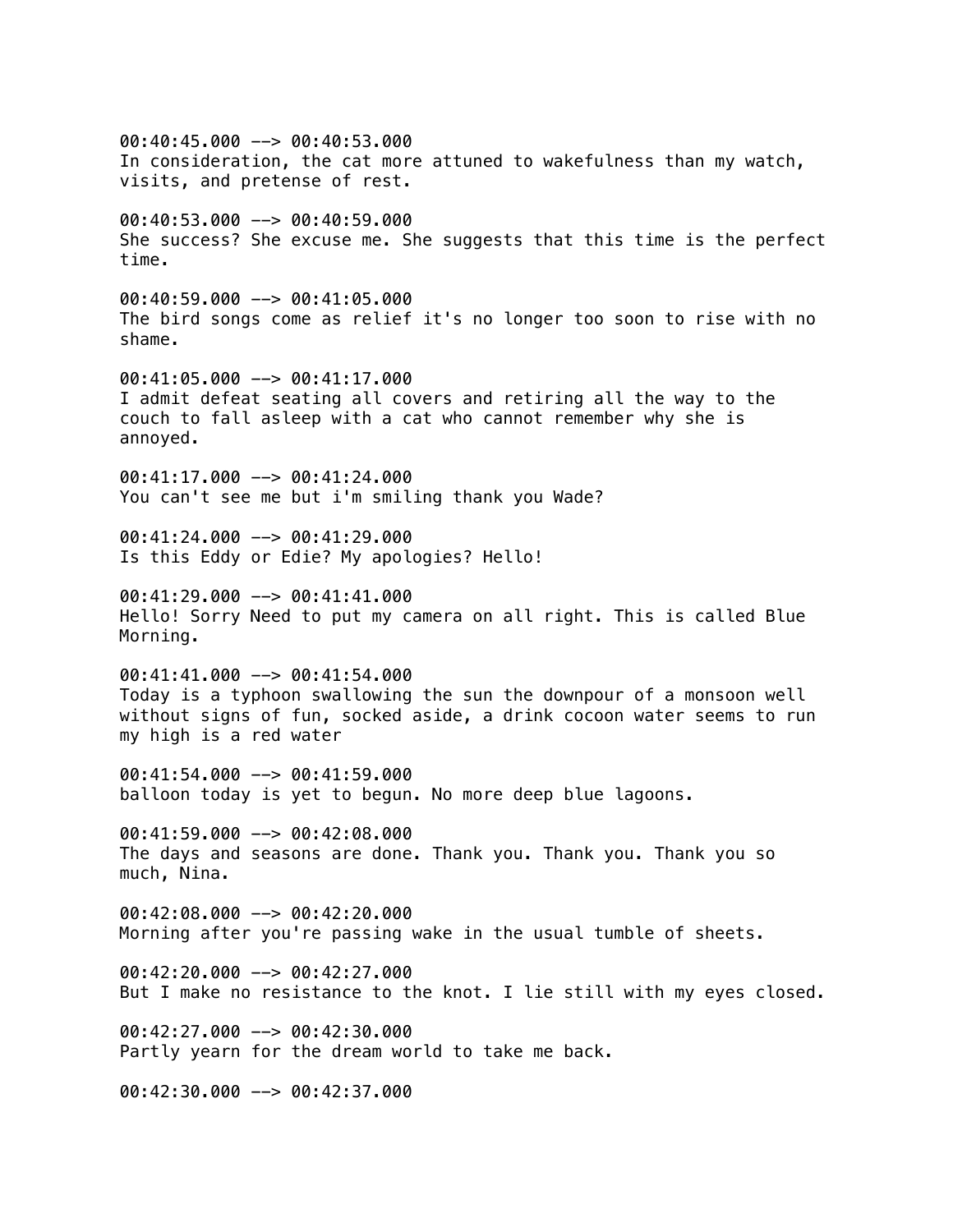I inhale and roll. My bedroom filled, as usual, with the yellow of early morning. 00:42:37.000 --> 00:42:43.000 The glow above the bed Today the silence for a second. 00:42:43.000 --> 00:42:54.000 I wonder if my ears are blocked? I lie there, breathe, see you, even though my eyes and out open and focused on the wallpaper ceiling. 00:42:54.000 --> 00:42:58.000 I take a moment to hold the fact that you have gone. 00:42:58.000 --> 00:43:09.000 But this morning is your first morning somewhere else. that's somewhere else it's a gentle place you wanted to see for today. 00:43:09.000 --> 00:43:21.000 You do not wake alone. it's my turn for that maybe you don't need sleep now today, you reunite with ancestors and friends. 00:43:21.000 --> 00:43:25.000 I send gratitude up through the roof for the eventual few hours. 00:43:25.000 --> 00:43:31.000 I managed, I know today will be hazy whether i've slept or not. 00:43:31.000 --> 00:43:38.000 Walk with me, I ask, before I tossed the do they away from my aching body? 00:43:38.000 --> 00:43:48.000 And you do, you always will. You are in my heart every waking morning enjoying sunlight settling across my room. 00:43:48.000 --> 00:43:55.000 Feel that before I wake taking it all in like this world is the greatest movie of all time. 00:43:55.000 --> 00:44:04.000 And for the first time in decades you can hear in full clarity the chorus of songbirds greeting. 00:44:04.000 --> 00:44:12.000 The day. Thank you. so absolutely beautiful, Nina. Thank you so much. 00:44:12.000 --> 00:44:24.000 Thank you, Desiree. How are you, hey? Spring, hey? Relax to see you good to see you all as well.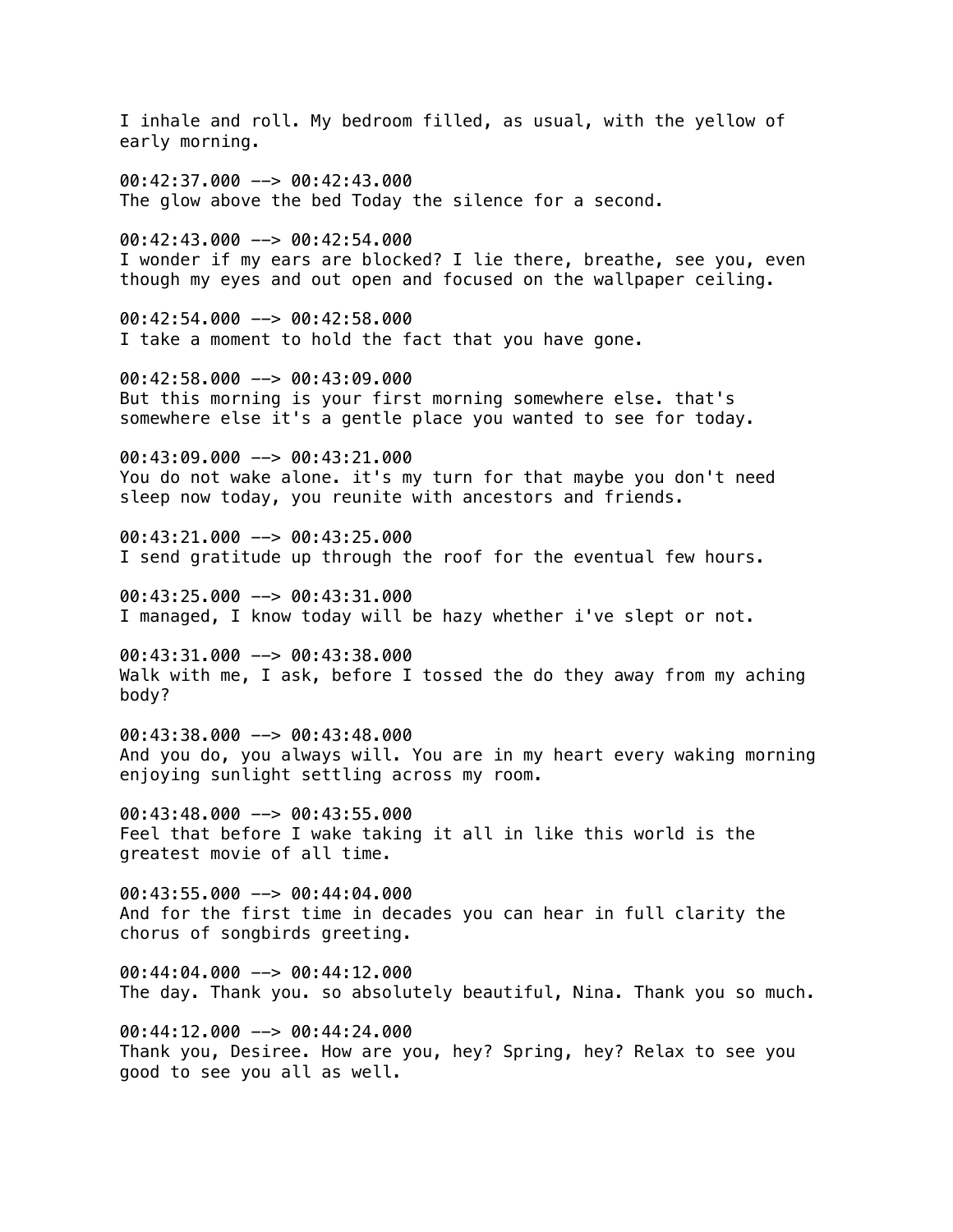00:44:24.000 --> 00:44:39.000 The morning is awakened with the loud sunrise pitch by the fog that blankets the hearts of the trees. The cardinals and geese greets the footsteps of my little human eager to be the leader of the 00:44:39.000 --> 00:44:57.000 morning rush echoes of humming as mommy tries to liven up their routine, subdued by bags that hugs her eyes, reminding herself that the early bird catches the worm Well, who wants to worm who wants to catch the worm 00:44:57.000 --> 00:45:08.000 anyway, even though without a morning routine, we would miss the beauty of Mother Nature as she awakens the show off her skills with love. 00:45:08.000 --> 00:45:22.000 Thank you for sharing. That was beautiful, Elena. Hi! 00:45:22.000 --> 00:45:34.000 Everyone, those beautiful Tessa ray and Nina's poem was really beautiful, too. 00:45:34.000 --> 00:45:42.000 No more, and is wet with spring rain. My heart moves inside as I walk. 00:45:42.000 --> 00:45:55.000 My mother loved the rain. I can't help but think of her me and my Morton salt girls liquor yellow as a sunny day, making splashes. 00:45:55.000 --> 00:45:59.000 I see those puddles now, and I pause. 00:45:59.000 --> 00:46:08.000 The reflection is more mature today, I take in the colors of magnolia and dogwood blooming on the path. 00:46:08.000 --> 00:46:16.000 Know that i'm getting progressively wetter but I feel a fire of wellness in my belly. 00:46:16.000 --> 00:46:23.000 This Buddha belly of mine that jiggles When I laugh, be happy. 00:46:23.000 --> 00:46:34.000 It says the world is filled with wonderful things send peace to where it's needed most. 00:46:34.000 --> 00:46:46.000 Somehow this morning with this baptismal downpour, it can cleanse and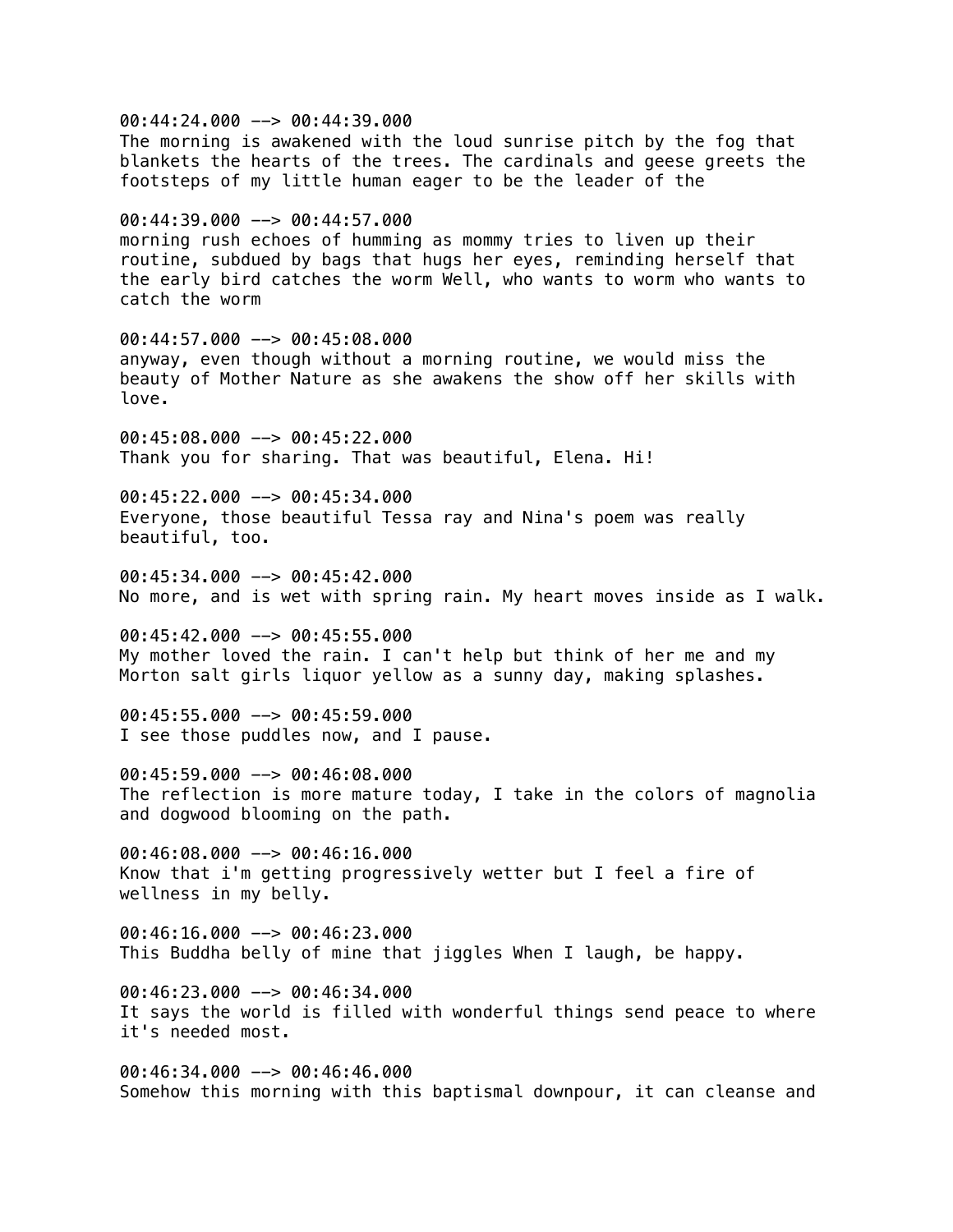heal a vast universe of pain. 00:46:46.000 --> 00:46:54.000 Thank you. Thank you. Thank you so much, Kirsten. 00:46:54.000 --> 00:47:10.000 Oh, hello! I sorry, Mike quinton so i'm just gonna read the poem that I put in chat 00:47:10.000 --> 00:47:25.000 So morning a memory, a bird sitting in my tree, a golden sunlight over the blossoming leaves, over fields and valleys, a chirping of the wood pigeons, the shifting of the curtains is my community begins to 00:47:25.000 --> 00:47:34.000 awake the rising of the clouds and the horizon as their floodiness creates a world of fluffy beauty across the sky of emerging blue. 00:47:34.000 --> 00:47:52.000 Thank you so much. Wonderful, Emily. Hi! everyone! The morning is still in pieces. 00:47:52.000 --> 00:48:03.000 It was a picture shattered on kitchen tiles haven't yet collected all the pieces 20 years after the fractured morning. 00:48:03.000 --> 00:48:13.000 Feel my already sneakered feet turned out in first position, as they always landed when they were 17. 00:48:13.000 --> 00:48:23.000 I feel the coolness of a main morning even in August, so turn the wrong way. 00:48:23.000 --> 00:48:31.000 Even in August the cool seeps below layers of cotton, and ll bean fleece. 00:48:31.000 --> 00:48:35.000 My hip leans against the wood of the deserted island. 00:48:35.000 --> 00:48:44.000 I am alone in a house house that isn't mine my parents my ancestors, or anyone. 00:48:44.000 --> 00:48:49.000 I, that I know very well house that was supposed to be shelter. 00:48:49.000 --> 00:49:10.000 Learning and growth, but it is in pieces now this morning and me I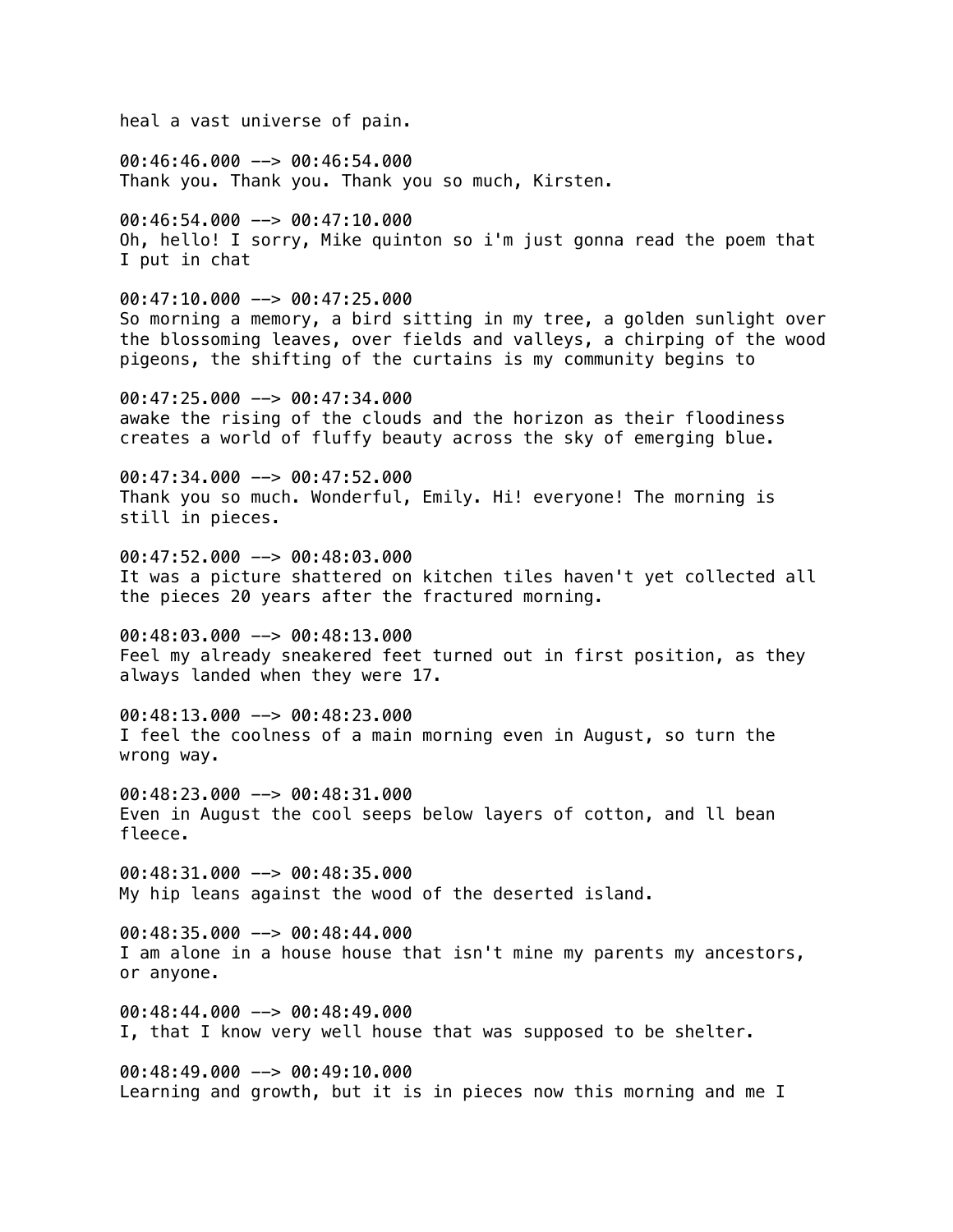don't even know that when the picture of me fractured, and I desperately bathed and scrubbed and glued and taped it all together i'd 00:49:10.000 --> 00:49:24.000 actually lost the picture, and only fix the frame, glass and cork and wood empty middle frame of that morning.  $00:49:24.000$  -->  $00:49:37.000$ I froze and flushed into memory, already moving fast, forwarding into future, in order to leave a fractured frame of femininity behind. 00:49:37.000 --> 00:49:46.000 One morning a new morning, fresh morning, a morning of daughters and daffodils and dancing. 00:49:46.000 --> 00:50:00.000 I awoke with a pulse of me. The pulse of me, before I was forsaken, fractured, forgotten, failed so lovely. 00:50:00.000 --> 00:50:30.000 Thank you, Emily. Nowalie. Hi, Thank you. One morning, to begin one morning to learn one morning to understand, unknown to me on this one morning, with be an awakening, not the kind where my eyes blink learning what they see my eyes  $00:50:35.000$   $\rightarrow$  00:50:41.000 so open, a slow movie begins. I have left my body. 00:50:41.000 --> 00:50:51.000 My spirit now roams free body, still watching spirit. spirit rises to the trees branch. 00:50:51.000 --> 00:51:00.000 This swing, releasing brown orange leaves like a rainstorm spiraling in a dance. 00:51:00.000 --> 00:51:14.000 Birds fly out and spirit source with them. One morning I became aware one morning I understood where never to be still again. 00:51:14.000 --> 00:51:33.000 Spirit now moves all that's within thank you so much Natalie, Anna Marie, Thank you, Natalie. 00:51:33.000 --> 00:51:41.000 Hmm! This morning is bright and brilliant, and a little fast. 00:51:41.000 --> 00:51:46.000 I will rephrase. The morning is not fast, I am.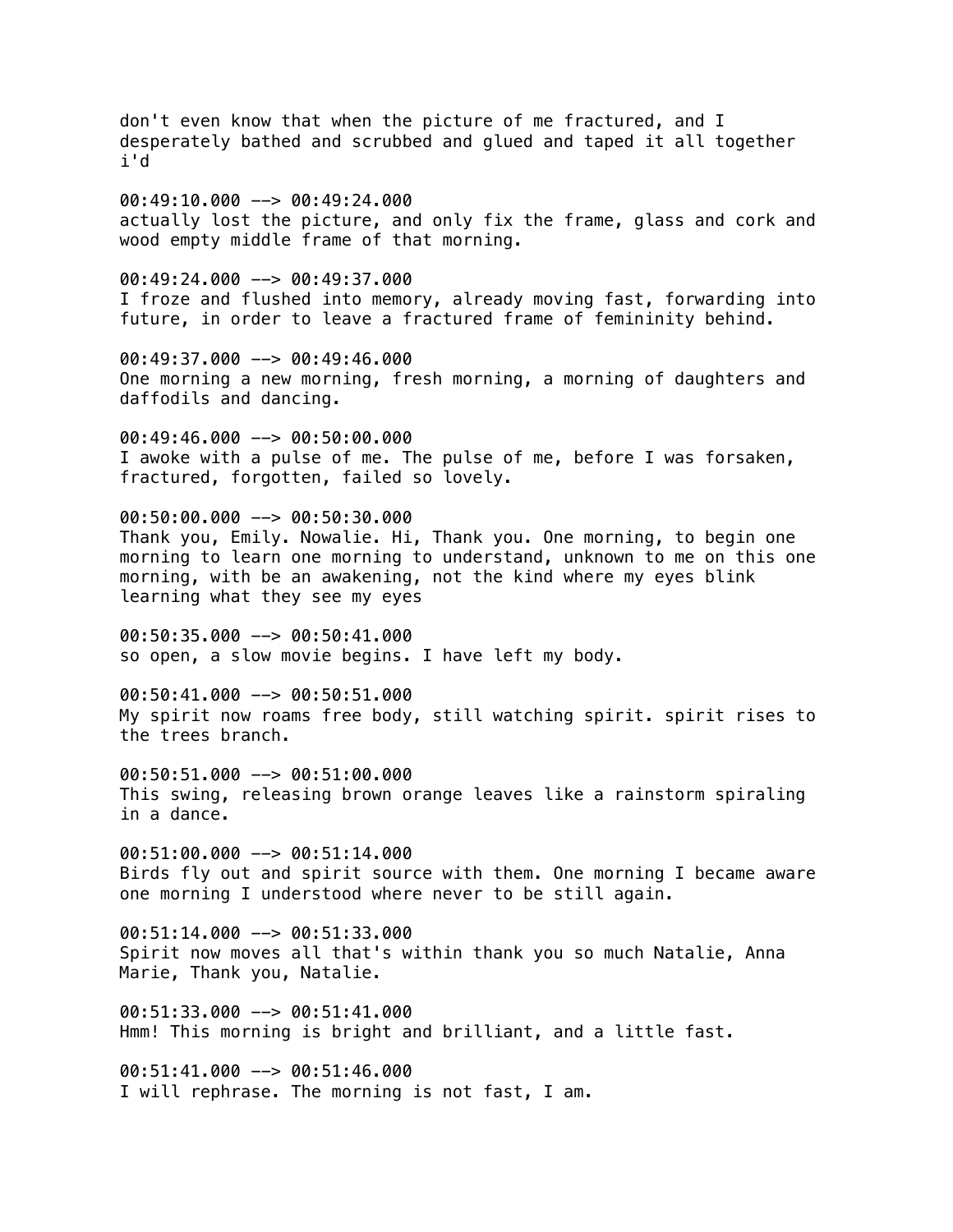00:51:46.000 --> 00:51:53.000 The morning is languid and luscious, as I drowsily make an espresso to go.

00:51:53.000 --> 00:52:03.000 The morning is not going anywhere. The morning is here and present, steadily moving forward.

00:52:03.000 --> 00:52:15.000 The morning is the sun rising to meet us where we are in her beds sleeping, and her car is driving in our yard.

00:52:15.000 --> 00:52:26.000 Scar any midshift in a factory. The morning is here, the morning is temporary.

00:52:26.000 --> 00:52:32.000 The morning is coming again to meet us where we are lovely.

00:52:32.000 --> 00:52:50.000 Thank you so much, Nancy. everyone. Thank you. The morning is light and fresh on the water.

00:52:50.000 --> 00:52:56.000 The air is cleaned, my bones out, and I float up.

00:52:56.000 --> 00:53:04.000 Chorus, still slow with remember dullness. There are fish in the river.

00:53:04.000 --> 00:53:22.000 I know that, but all I see are the iridescent ripples of slow waves, blue, sure, but green and purple, silver, and even pink of unencumbered, unworld water.

 $00:53:22.000$  -->  $00:53:45.000$ Our ancient mother, who has already been filtered and refilled over and around every inch of this earth, millions of times at least, moved so steadily in my eyes just now clean, my eyes, so light and slow moving so evenly my

00:53:45.000 --> 00:53:54.000 bones clean and wide open. it pushes the air that my body accepts.

00:53:54.000 --> 00:54:10.000 Now, and it's only expression of understanding thank you so much Nancy Sarah, thank you.

00:54:10.000 --> 00:54:19.000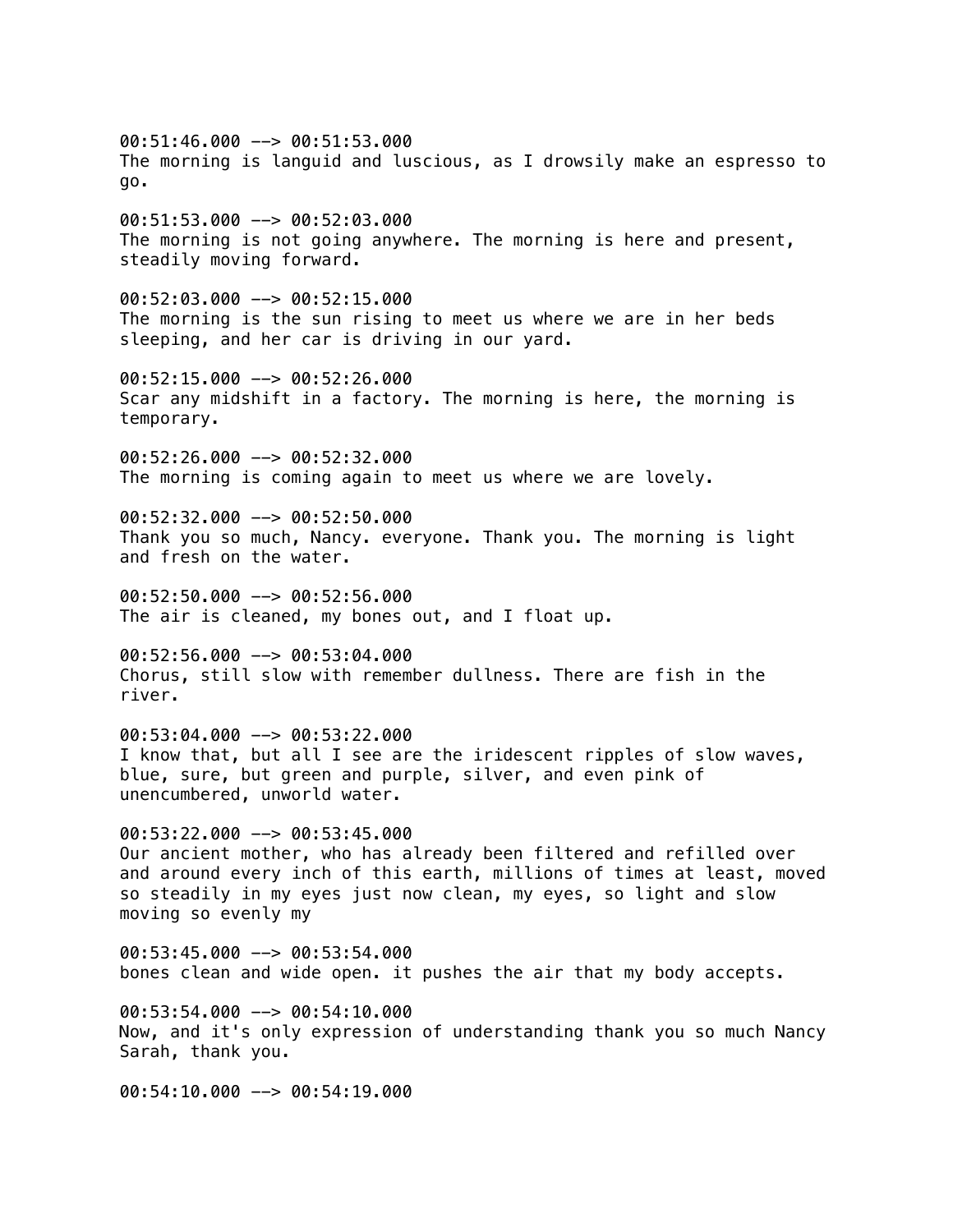I'm calling from my clients I hope you can hear me I wrote April morning in the desert.

00:54:19.000 --> 00:54:26.000 Good morning is deceptively subtle in its entrance, more glow than ratings, more warmth than peeps.

00:54:26.000 --> 00:54:32.000 California nook, where we nestle among rocks against the winds.

00:54:32.000 --> 00:54:38.000 I slept alert for her arrival this morning I first open at Thelantic.

00:54:38.000 --> 00:54:43.000 Light earplugs placed in against my partners at Vomitos are pulled out.

00:54:43.000 --> 00:54:55.000 I rooted 5 months to hear the desert morning greeting me with her cactus wren songs and quail steps. just as I waited to hear the desert evening, Sarah made me with her coyote chat the night

00:54:55.000 --> 00:55:05.000 before the cold is deceptive, for as soon as the first sunbeam break over the nearest crag, we will be as boiling crops inside our tent.

00:55:05.000 --> 00:55:09.000 But first this wiggling of my toes against the foot warmers.

00:55:09.000 --> 00:55:20.000 First the smelling of clean air, this wrestling of my opening tent flap, and the orange tink, blanketing all sand coyote, melons, saguados, and jack rabbits.

 $00:55:20.000$  -->  $00:55:27.000$ Immediately we move into the boots of our Saturday morning to join the joyous desert.

00:55:27.000 --> 00:55:37.000 Glory. Thank you so much. Thank you to all who have shared, and we will now end with Becka.

 $00:55:37.000$  -->  $00:55:47.000$ This week morning has been a series of eager, impatient, awaiting a sunrise that is hidden.

00:55:47.000 --> 00:55:57.000 The day is weighted by clouds, but a crack in the window welcomes in the gentle raindrops, the smell of the fresh buds of spring flowers.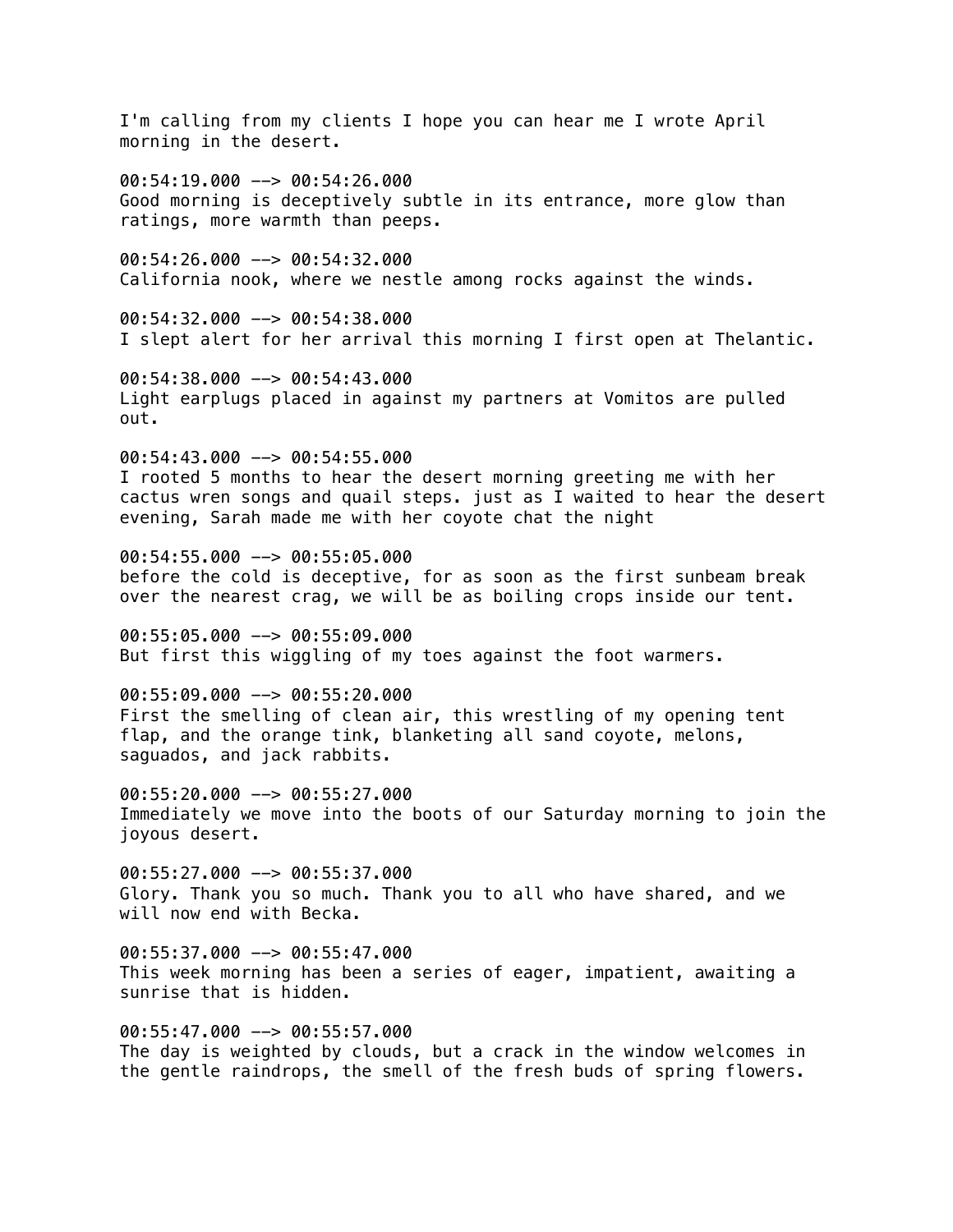00:55:57.000 --> 00:56:01.000 Birds cry out, not with impatience, but only out of eagerness. 00:56:01.000 --> 00:56:08.000 This morning I awoke to an endless gray, or the world beyond. this windows seem filtered. 00:56:08.000 --> 00:56:22.000 The whole sky has been placed on the lowest dimmer, and this morning I am eager for the tapping of the sky against my window sill, the birds shouting Good morning, and the buds stretching as tall as they can to the 00:56:22.000 --> 00:56:29.000 clouds that I I am hiding from. Thank you. Thank you so much. 00:56:29.000 --> 00:56:34.000 Thank you to all of you who shared, and to all of you who are here today. 00:56:34.000 --> 00:56:46.000 Thank you so much. Wow! everyone, as Elena just wrote great way to kick off poetry month.  $00:56:46.000$   $\rightarrow$  00:56:57.000 Amazing. So a handful of things before we love to finish with a reading of the poem again our inspiring poem by Alberto Ria. 00:56:57.000 --> 00:57:10.000 So we'll put that up in a second and if The team from workplay could decide who's going to read the final draft or the final poem That would be great so. 00:57:10.000 --> 00:57:20.000 A couple more things. So if you enjoyed this and I imagine you did We're gonna be meeting for 3 more Wednesdays at 3 P. 00:57:20.000 --> 00:57:26.000 M this month. so please you just have to come to the well. 00:57:26.000 --> 00:57:32.000 Doubt world go to mindful poetry and you'll sign up for each event. 00:57:32.000 --> 00:57:43.000 Row will follow up with a note to thank our guests, to give you the links to word play and some of our other partners. 00:57:43.000 --> 00:57:52.000 And to ask you if you want to send a poem to us to put into the blog. Well, also.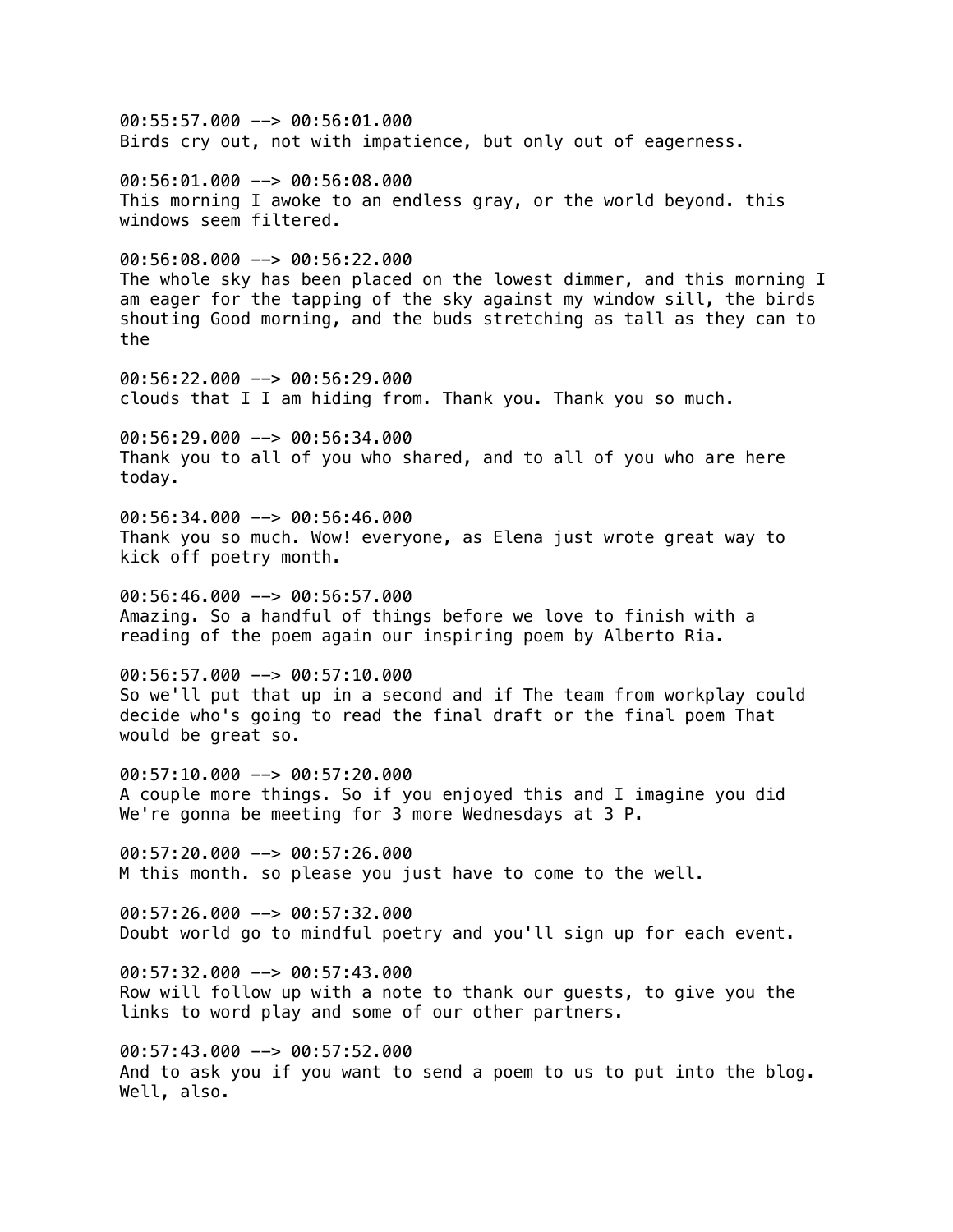$00:57:52.000$  -->  $00:57:55.000$ So on our website we capture poems that have been written. 00:57:55.000 --> 00:58:09.000 We put the odd, the recording of our gathering and just know that even if you put something up on the blog post that at the end of the month we'll come back, and we'll see which poems of the month you really would like to be 00:58:09.000 --> 00:58:20.000 in the book. So, coming up, we have those 3 wednesdays Also we're doing a really cool row. 00:58:20.000 --> 00:58:28.000 Our beloved row is hosting a an event we're calling poetics of pride. 00:58:28.000 --> 00:58:34.000 It has the same format and it's a space for Lgbtq I. 00:58:34.000 --> 00:58:39.000 A plus friends to come together in person at the mercantile as well as virtually. 00:58:39.000 --> 00:58:42.000 It's a hybrid event that information's on the website. 00:58:42.000 --> 00:58:45.000 It's going to be 6 to 7 30 p M. 00:58:45.000 --> 00:59:02.000 On April the 20 first next Wednesday we are gonna be considering the poem Coconut oil by Rosh Nigoyatt, A. Our first Hala Isaacaphori will be talking about the poem, and our friend Sonia 00:59:02.000 --> 00:59:09.000 Verma will be offering the meditation. Well, ours will also send you in the email. 00:59:09.000 --> 00:59:13.000 We would love for you to save the date july the Fourteenth. 00:59:13.000 --> 00:59:24.000 We're bringing Paula, isaacaphori to Cincinnati, who for an evening of she's just translated Rumi and she has a new book out called gold. 00:59:24.000 --> 00:59:37.000 And so it's going to be a night of her performing singing and poetry here in Cincinnati, and to our mindful poetry, friends will also have a streaming version of it so for those of you who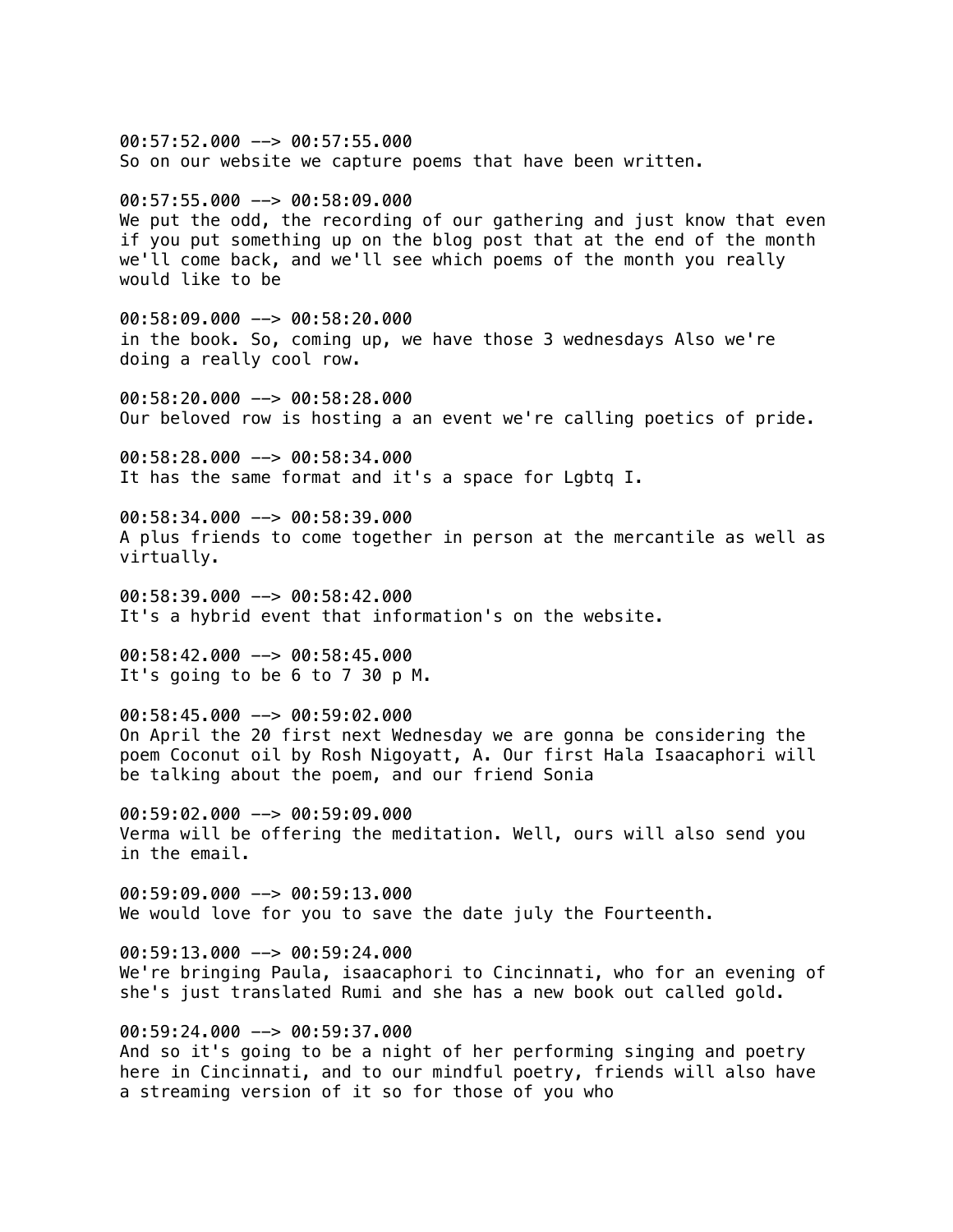$00:59:37.000$  -->  $00:59:47.000$ can't come, you can participate I think that's it row, or anyone else. 00:59:47.000 --> 00:59:53.000 Am I forgetting anything? No, I think you got it you got it all in there. 00:59:53.000 --> 01:00:05.000 There's a lot happening, thank you, row also and before we end I want to share all, all of our the entire team that brings this. 01:00:05.000 --> 01:00:13.000 Thank you so much. first of all, to those of you who show up to listen to right, to share its magic. 01:00:13.000 --> 01:00:19.000 And specifically today we're so grateful to have the team from wordplay.  $01:00:19.000$  -->  $01:00:31.000$ Here, Amy, Tuttle is a dream spring Pillow is a dream, and we're so excited to meet Audrey, who's just you know, Audrey, you make us.  $01:00:31.000$  -->  $01:00:37.000$ Feel really good about this this next few decades of life.  $01:00:37.000$  -->  $01:00:52.000$ So thank you. everyone. One other quick thing I will not be here next week i'm following amy tuttle to get to outside of Texas for a 10 day. 01:00:52.000 --> 01:00:59.000 I would say communion with nature and a bit of the desert. 01:00:59.000 --> 01:01:04.000 So we won't be here, but we'll report when we come back all that work. 01:01:04.000 --> 01:01:08.000 So have a lovely time, and let's put up the poem and hear it. 01:01:08.000 --> 01:01:23.000 One more time. December morning in the desert by Alberto Rios. 01:01:23.000 --> 01:01:31.000 The morning is clouded, and the birds are hunched more cold than hungry, more dumb than loud. 01:01:31.000 --> 01:01:38.000 This crisp Arizona shore, where desert meets the coming edge of the winter world.